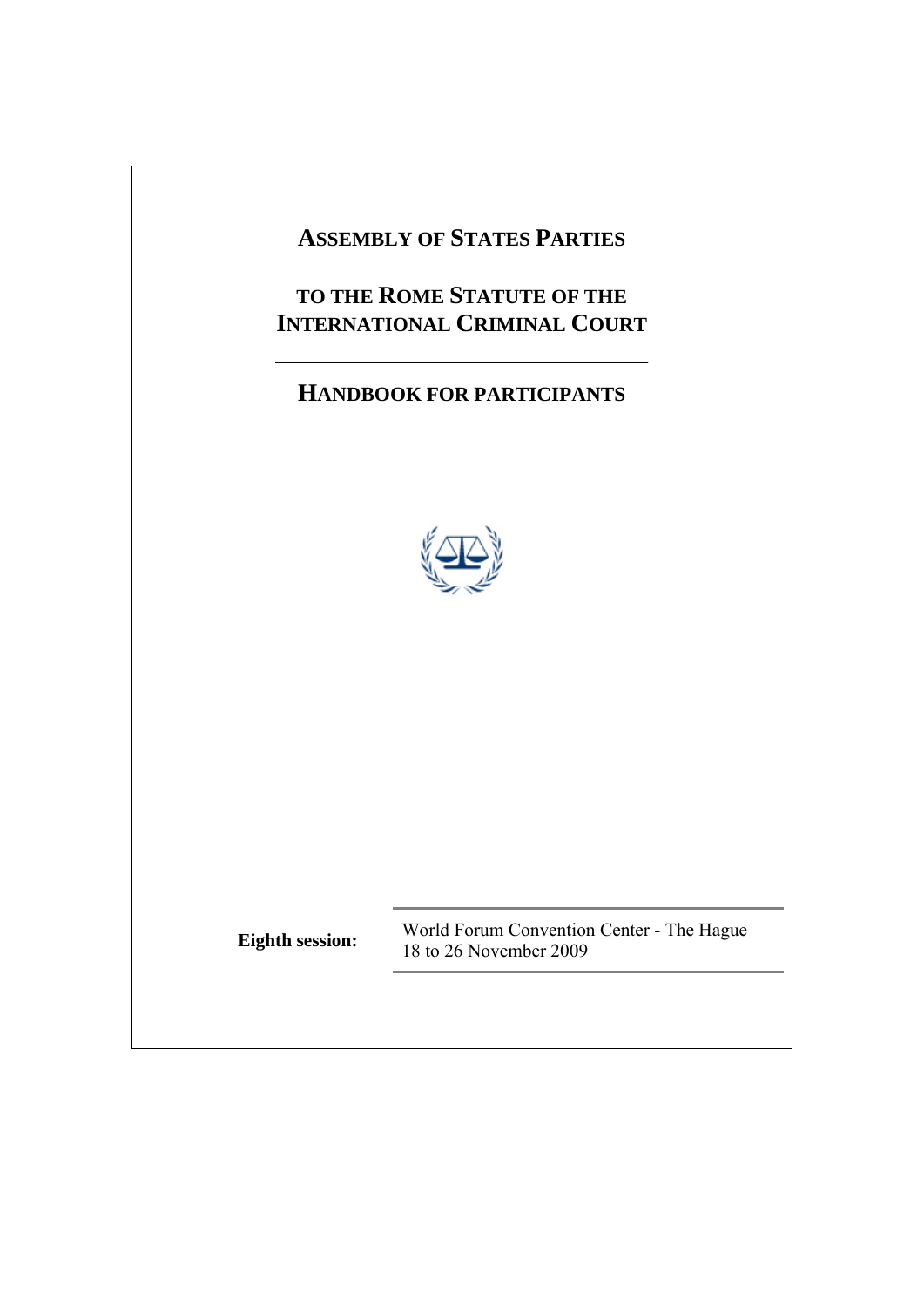# **CONTENTS**

| PAGE           |                                                                     |
|----------------|---------------------------------------------------------------------|
| 1              | <b>Introduction</b>                                                 |
| 1              | <b>Venue and dates</b>                                              |
| $\mathbf{1}$   | <b>Opening of the session</b>                                       |
| $\overline{2}$ | <b>Checklist for States</b>                                         |
| $\overline{2}$ | <b>Registration</b>                                                 |
| 3              | <b>Credentials</b>                                                  |
| 3              | <b>Notifications</b>                                                |
| 4              | <b>Participants</b>                                                 |
| 4              | <b>On-line addresses for: Rules of Procedure; ASP documentation</b> |
| 5              | List of participants                                                |
| 5              | <b>Journal</b>                                                      |
| 5              | Languages                                                           |
| 5              | <b>Seating arrangements</b>                                         |
| 5              | <b>Meetings</b>                                                     |
| 5              | Decision-making                                                     |
| 6              | <b>Elections</b>                                                    |
| 6              | <b>Statements</b>                                                   |
| 7              | <b>Distribution of official documents</b>                           |
| 7              | <b>Booking of meeting rooms</b>                                     |
| 7              | <b>Security &amp; safety</b>                                        |
| 7              | <b>Emergency and medical services</b>                               |
| 8              | <b>Social events</b>                                                |
| 8              | <b>Hotels</b>                                                       |
| 8              | Catering                                                            |
| 8              | <b>Telephone and internet facilities</b>                            |
| 9              | <b>Postal services</b>                                              |
| 9              | Parking                                                             |
| 9              | <b>Taxis</b>                                                        |
| 9              | <b>Public transportation</b>                                        |
| 10             | <b>Banking and currency exchange</b>                                |
| 10             | <b>Shops</b>                                                        |
| 10             | <b>Cloakroom</b>                                                    |
| 11             | <b>Contact information</b>                                          |
| 12             | Annex I: List of States Parties as of 1 October 2009                |
| 13             | Annex II: Traveling by Public Transport in The Hague and Environs   |
|                |                                                                     |
|                |                                                                     |
|                |                                                                     |
|                |                                                                     |
|                |                                                                     |
|                |                                                                     |
|                |                                                                     |
|                |                                                                     |
|                |                                                                     |
|                |                                                                     |

Prepared by the Secretariat of the Assembly of States Parties, October 2009.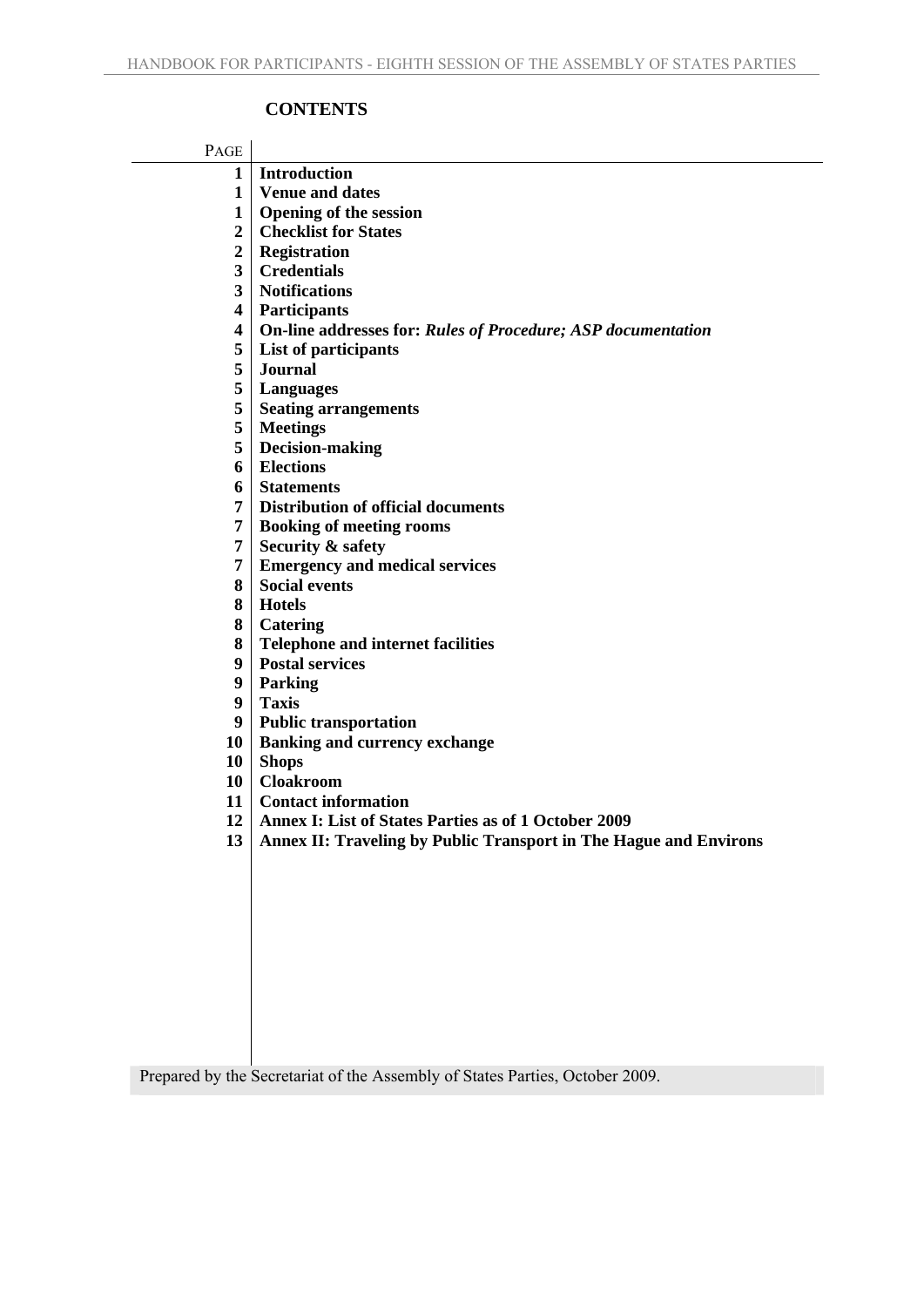# **INTRODUCTION**

At its seventh meeting, on 21 November 2008, the Assembly of States Parties to the Rome Statute of the International Criminal Court (the Assembly) decided to convene its eighth session in The Hague in November 2009. The eighth session will be held in The Hague from 18 to 26 November 2009.

Invitations to the eighth session of the Assembly were sent to States and other entities in April 2009 (Note verbale ICC-ASP/8/S/16).

The Assembly has a Bureau consisting of the President, two Vice-Presidents and 18 members elected by the Assembly from among the representatives of the States Parties for three-year terms. At the beginning of the sixth session, the Assembly elected H. E. Mr. Christian Wenaweser (Liechtenstein) to serve as President for the period 2008-2011.

# **VENUE AND DATES**

The eighth session of the Assembly will be held from 18 to 26 November 2009 in the World Forum Convention Center (WFCC), Churchillplein 10, The Hague (Den Haag), the Netherlands.

# **OPENING OF THE SESSION**

The official opening of the eighth session will take place in the World Forum Theater at the World Forum Convention Center on 18 November 2008 at 10:00 hours. Participants are requested to be seated in the World Forum Theater by 9:45 hours.

**Online documentation:** http://www.icc-cpi.int/Menus/ASP/Sessions/Documentation/8th+session**.** 

#### **CHECKLIST FOR STATES:**

- 1) Register each participant by using the registration form received by mail
- 2) States Parties: Submit credentials to the Secretariat of the Assembly of States Parties
- 3) Observer States: Submit a notification to the Secretariat of the Assembly of States Parties with the names of participants

*For more details and sample credentials letter/notification letter, see page 3 below*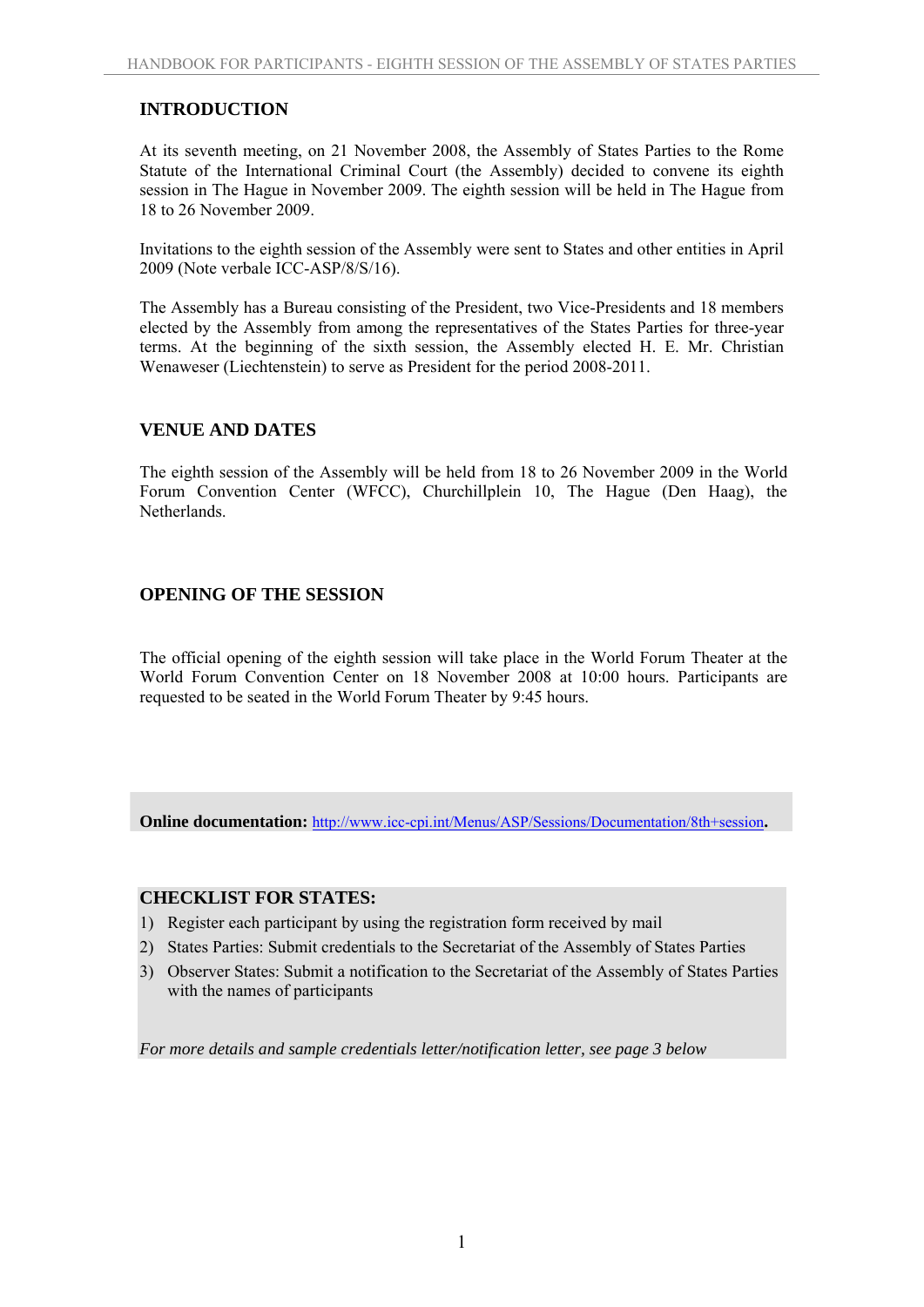# **REGISTRATION**

All States participants are advised that they will be admitted to the conference only upon presentation of a Conference pass with a photograph. Registration forms were distributed to States and observers by mail and will be made available on the Court's website.

NGOs wishing to attend the eighth session must submit a written request naming each of its representatives on official letterhead to the ASP Secretariat or to the Coalition for an International Criminal Court (CICC) by 30 October 2009. NGO representatives will have to present the letter issued by the ASP Secretariat, confirming their eligibility to attend the eighth session, to the registration desk to obtain a Conference pass.

The on-site registration of participants will start at the World Forum Convention Center on Tuesday, 17 November from 11:00 to 20:00 hours and from 18 to 26 November from 8:00 to 16:00 hours except Sunday 22 November. Conference passes will be issued upon presentation of valid identification, preferably a passport.

For participants who arrive early in The Hague or who are based in The Hague, **preregistration** will be possible at the International Criminal Court at Maanweg 174, The Hague on Monday, 16 November from 15:00 to 16:30 hours.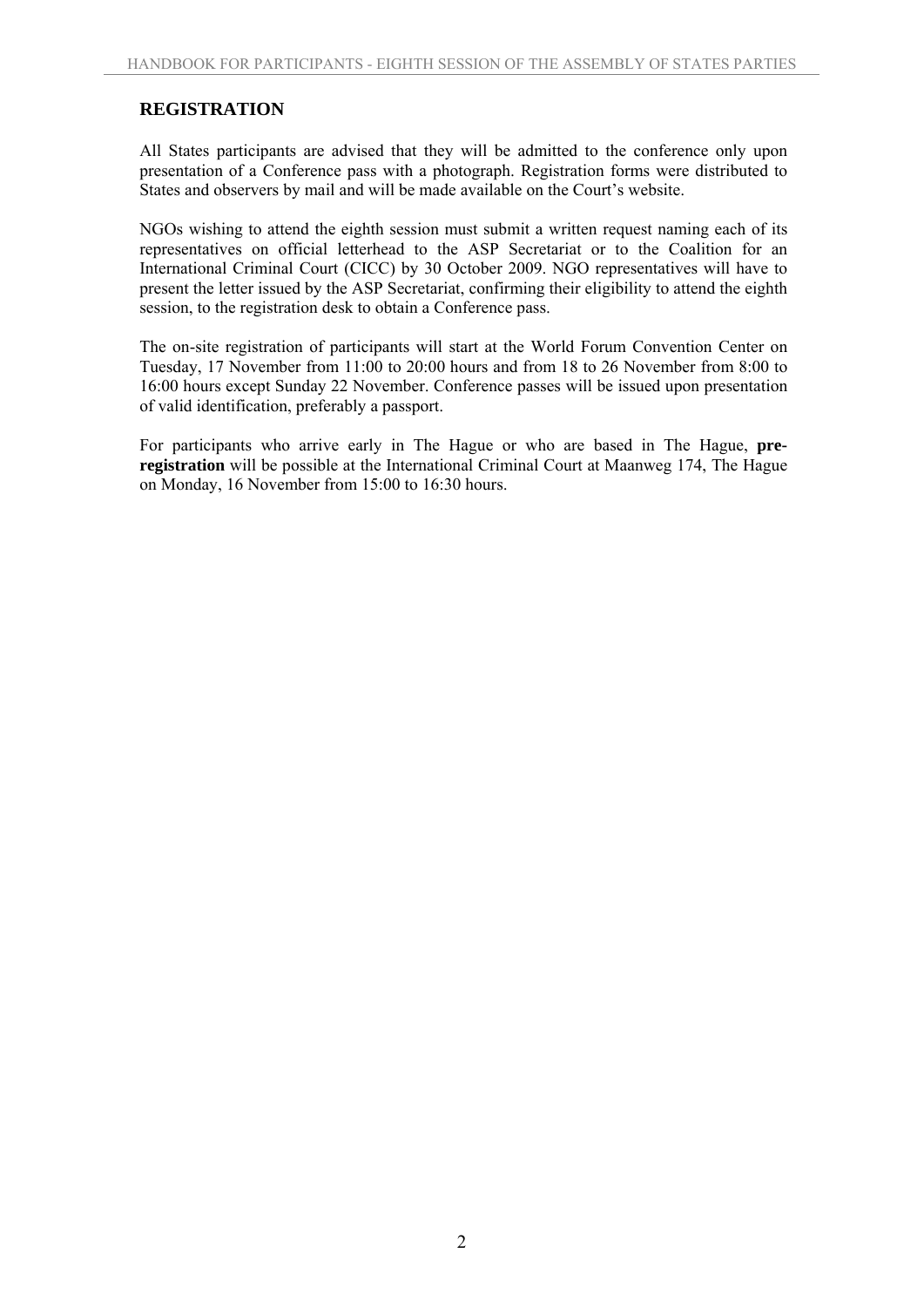#### **Credentials of States Parties**

Pursuant to Rule 24 of the *Rules of Procedure of the Assembly of States Parties*, the credentials of representatives of States Parties and the names of alternates and advisers shall be submitted to the Secretariat if possible not later than 24h after the opening of the session. The credentials shall be issued by the Head of State or Government or by the Minister of Foreign Affairs or by a person authorized by either of them.

Rule 26: Pending a decision of the Assembly upon their credentials, representatives of States Parties shall be entitled to participate provisionally in the Assembly.

#### **SAMPLE OF CREDENTIALS LETTER FOR STATES PARTIES**

# [**OFFICIAL LETTERHEAD**]

#### *Address to Secretariat of the Assembly*

Whereas [*name of State Party*] desires to be represented at the eighth session of the Assembly of States Parties to the Rome Statute of the International Criminal Court to be held in The Hague, from 18 to 26 November 2009,

Now therefore we *[Head of State or Government or Minister of Foreign Affairs or person authorized by either]* have appointed the following participants to represent [*name of State Party*] to the eighth session of the Assembly of States Parties to the Rome Statute of the International Criminal Court:

Eighth session in The Hague:

| Representative (one): | [name and title]       |
|-----------------------|------------------------|
| $Alternate(s)$ :      | [name(s) and title(s)] |
| Adviser $(s)$ :       | [name(s) and title(s)] |

The representative has full powers to act and take decisions on behalf of the Government of [*name of State Party*]

**[**CERTIFIED WITH SIGNATURE AND SEAL**]**

# **CREDENTIALS** NOTIFICATIONS

**Notifications from Observer States** 

Pursuant to Rule 28 of the *Rules of Procedure of the Assembly of States Parties*, regarding notification of participation of representatives of Observer States, the names of designated representatives of Observer States and of alternates and advisers who accompany them shall be submitted to the Secretariat.

**States not having observer status** 

Pursuant to Rule 94 of the *Rules of Procedure of the Assembly of States Parties*, at the beginning of each session of the Assembly, the President may, subject to the approval of the Assembly, invite a given State which is not a party and does not have observer status to designate a representative to be present during the work of the Assembly.

**SAMPLE OF NOTIFICATION FROM OBSERVER STATES** 

# [**OFFICIAL LETTERHEAD**]

The Embassy/Mission of *[name of State]* presents its compliments to the Secretariat of the Assembly of States Parties and has the honor to submit the composition of the *[name of State]* delegation to the eighth session of the Assembly of States Parties to the Rome Statute of the International Criminal Court to be held in The Hague, from 18 to 26 November 2009,

Eighth session in The Hague: Representative (one): [name and title] Alternate(s):  $[name(s) and title(s)]$  $Adviser(s):$  [name(s) and title(s)]

The Embassy/Mission of [*name of State*] avails itself of this opportunity to renew to the Secretariat of the Assembly of States Parties the assurances of its highest consideration.

**[**CERTIFIED WITH SIGNATURE AND SEAL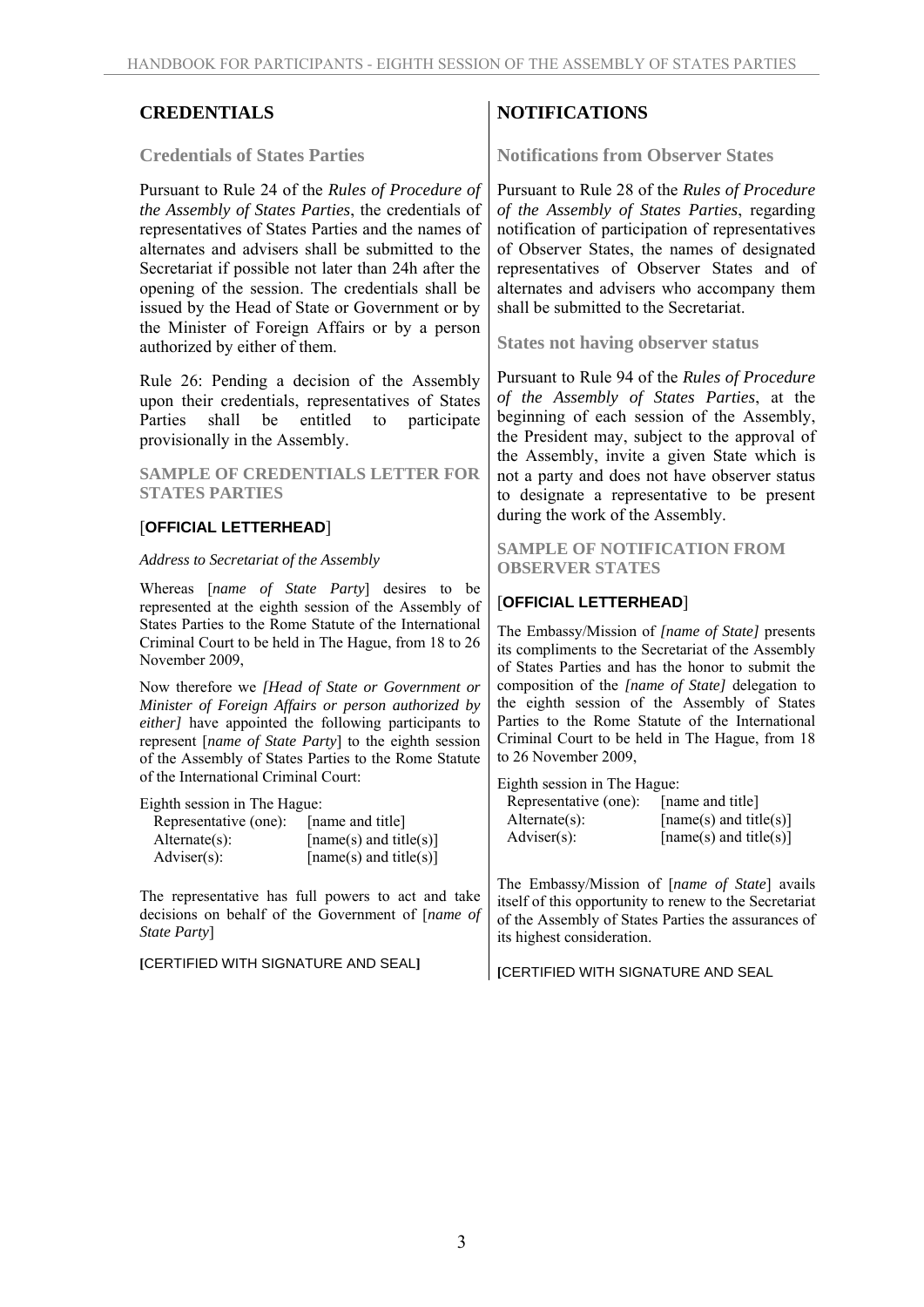# **PARTICIPANTS**

#### **STATES**

All States Parties to the Rome Statute are entitled to participate in the meeting and will have the right to request the inclusion of supplementary items on the agenda, deliver statements, and to vote. Other States which have signed the Statute or the Final Act are also invited to participate in the meeting as observers, without a right to vote. A State which is not a party and does not have observer status may be invited by the President subject to the approval of the Assembly.

Each State Party shall be represented by one representative, who may be accompanied by alternates and advisers. Each Observer State may be represented in the Assembly by one designated representative, who may be accompanied by alternates and advisers. The representative may designate an alternate or an adviser to act in his/her capacity.

#### **INTERGOVERNMENTAL ORGANIZATIONS AND OTHER ENTITIES**

Entities, (regional) intergovernmental organizations and other entities with a United Nations General Assembly (UNGA) standing invitation, as well as other international bodies who were invited to the Rome Conference, accredited to the Preparatory Commission or are invited by the Assembly, may participate as observers, without the right to vote. (See *Rules of Procedure*, Rule 92, for complete text).

# **NON-GOVERNMENTAL ORGANIZATIONS (NGOS)**

NGOs invited to the Rome Conference in 1998, registered to the Preparatory Commission for the International Criminal Court, or having consultative status with ECOSOC whose activities are relevant to the activities of the Court, and other NGOs invited by the Assembly may attend under the conditions laid down in the Assembly's Rules of Procedure. (See *Rules of Procedure*, Rule 93, for complete text).

# **INTERNATIONAL CRIMINAL COURT**

The President of the Court, the Prosecutor and the Registrar, or their representatives, may participate, as appropriate, in meetings of the Assembly and the Bureau in accordance with the provisions of the *Rules of Procedure* and may make oral or written statements and provide information on any question under consideration.

#### **UNITED NATIONS**

The United Nations has a standing invitation to participate, without the right to vote, in the work and deliberations of the Assembly. The Secretary-General of the UN, or his/her designated member of the UN Secretariat, may participate in the meetings of the Assembly and the Bureau. He/She may make oral or written statements concerning any question under consideration by the Assembly which pertains to United Nations activities and provide information as appropriate.

http://www.icc-cpi.int/Menus/ASP/Sessions/Documentation/8th+session

The *Rules of Procedure of the Assembly of States Parties* to the Rome Statute of the International Criminal Court can be found online at: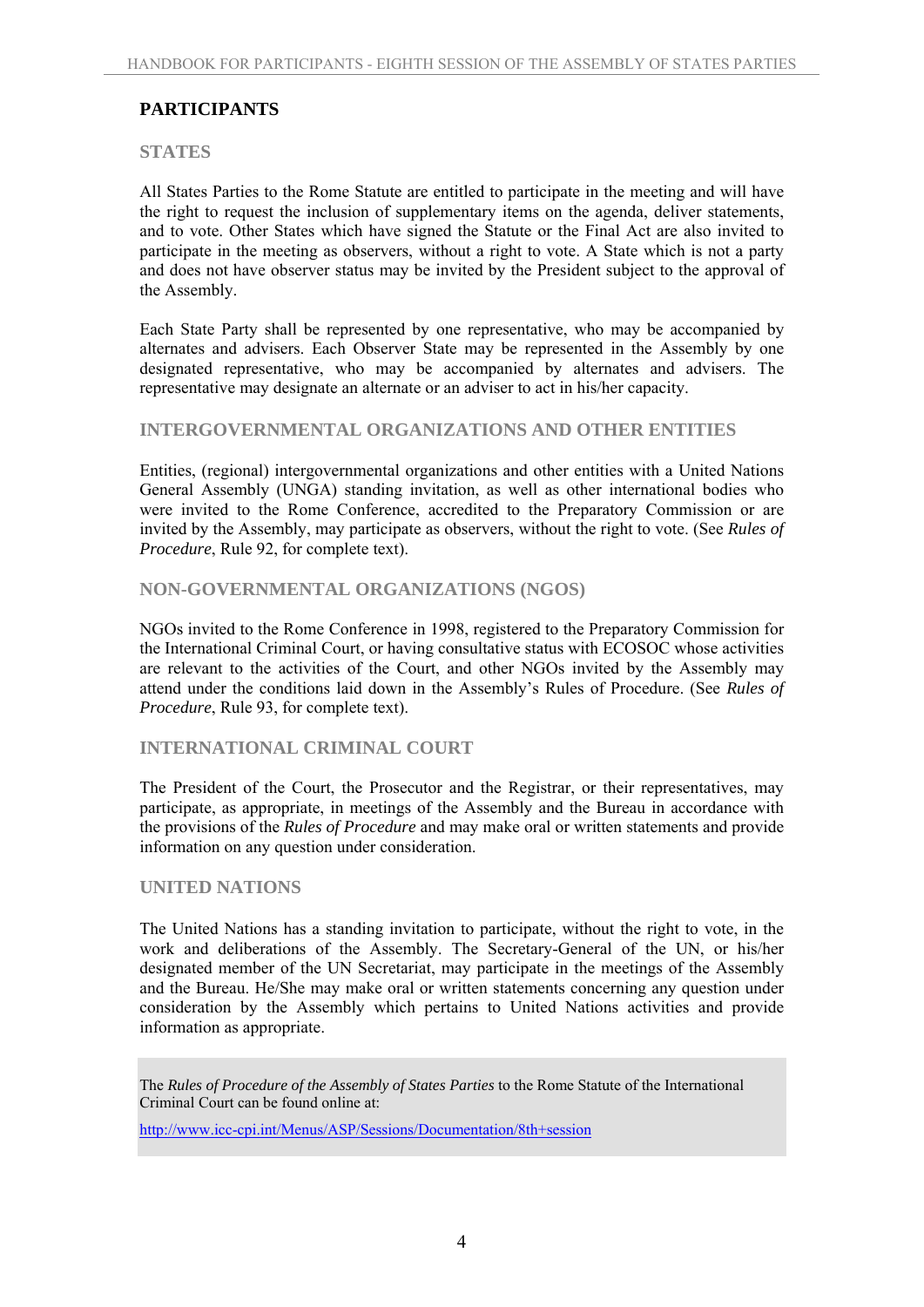For all ASP documentation, go to: http://www.icccpi.int/Menus/ASP/Sessions/Documentation/8th+session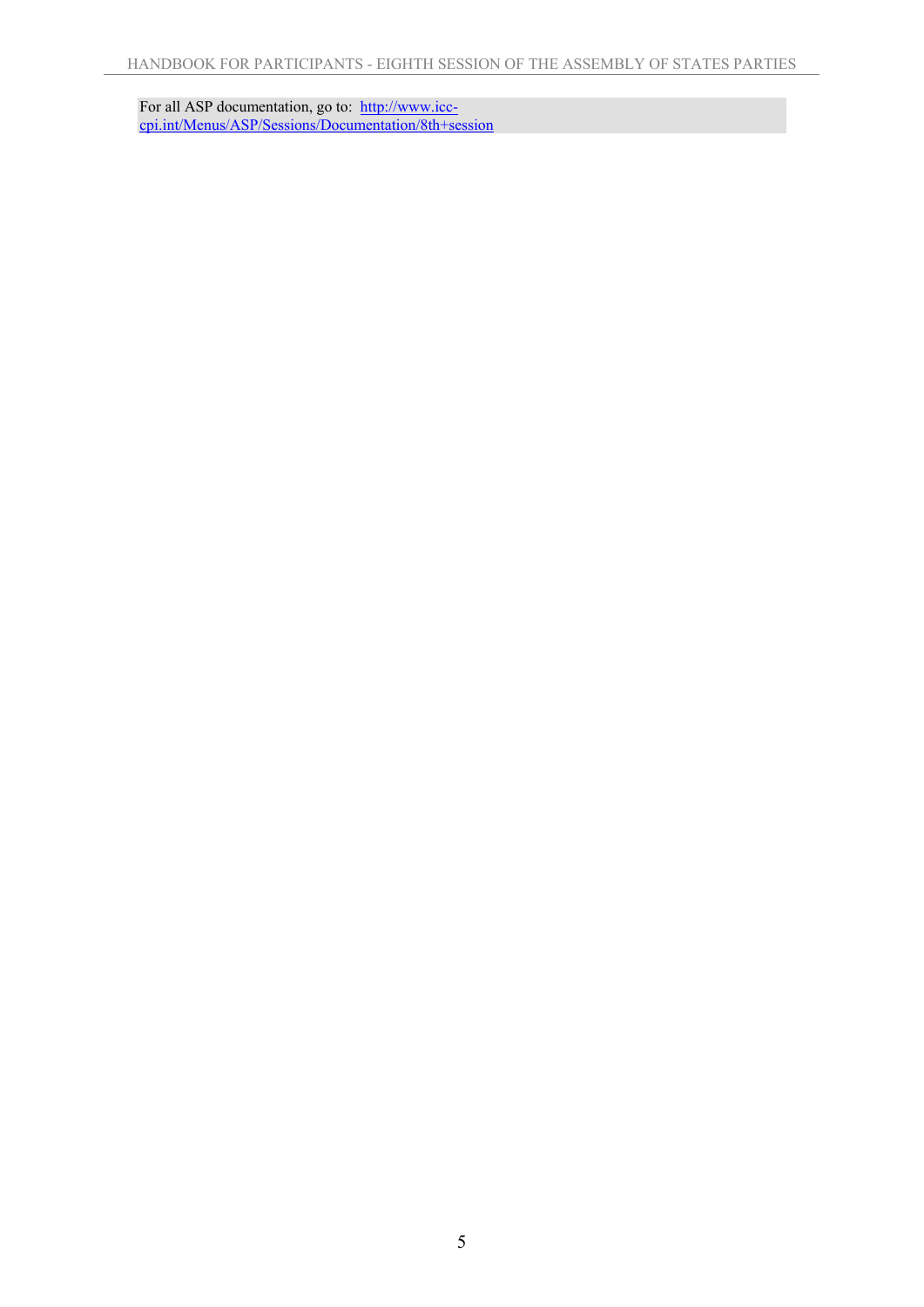# **LIST OF PARTICIPANTS**

A digital draft list of participants will be produced during the course of the eighth session.

# **JOURNAL**

A daily programme of meetings, events, and announcements will be available on the LCD screens upon entering the Assembly of States Parties section of the World Forum Convention Center.

# **LANGUAGES**

Arabic, Chinese, English, French, Russian and Spanish are the official languages, as well as the working languages, of the Assembly.

For the Plenary and the meetings of the Working Groups, simultaneous interpretation into Arabic, Chinese, English, French, Russian and Spanish will be provided.

# **SEATING ARRANGEMENTS**

States Parties will be seated in English alphabetical order, starting with the State drawn by lot (Brazil for the eighth session). Four designated seats, two of which will be at a table, will be provided to each State Party. Observer States and invited States will be seated in alphabetical order behind the States Parties. International/Intergovernmental organizations, representatives from the Court, and NGOs will be seated in designated areas.

# **MEETINGS**

The meetings of the Assembly and of its subsidiary bodies with general membership shall be held in public, unless the Assembly decides that exceptional circumstances require that the meetings shall be held in private. As a general rule, meetings of the Bureau and of subsidiary bodies with limited membership shall be held in private, unless the body concerned decides otherwise.

The programme of the meetings will be printed in the Conference *Journal*, which will be issued digitally on a daily basis and will specify conference rooms and times of meetings.

Unless otherwise indicated, morning meetings will be held from 10:00 to 13:00 hours; afternoon meetings from 15:00 to 18:00 hours.

# **DECISION-MAKING**

Every effort shall be made to reach decisions in the Assembly and in the Bureau by consensus. If consensus cannot be reached, decisions shall be taken by vote. Each State Party shall have one vote. Decisions on matters of substance must be approved by a two-thirds majority of States Parties present and voting. Decisions on matters of procedure shall be taken by a simple majority of States Parties present and voting. States Parties are reminded of article 112, paragraph 8, of the Rome Statute of the International Criminal Court which reads: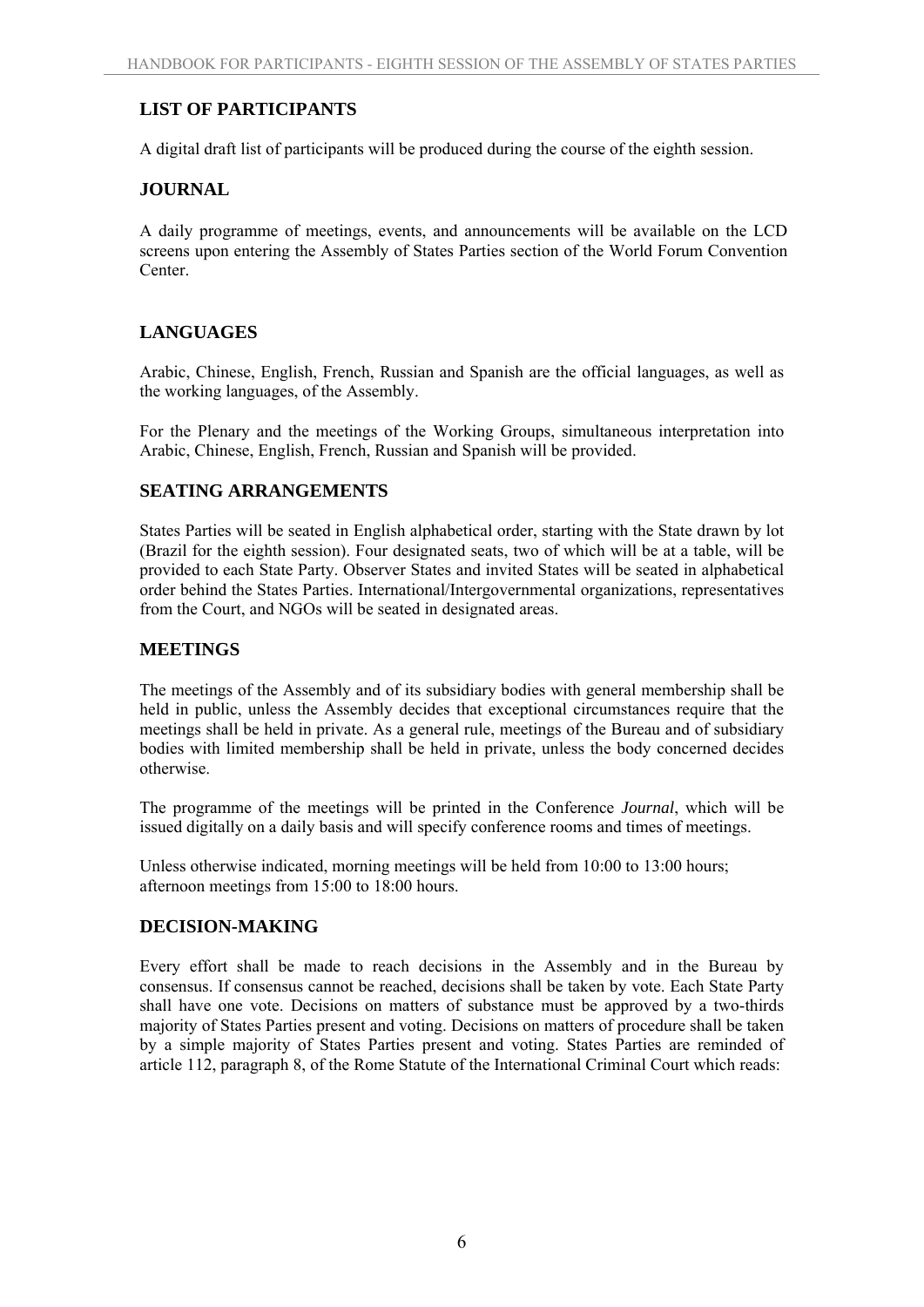"A State Party which is in arrears in the payment of its financial contributions towards the costs of the Court shall have no vote in the Assembly and in the Bureau if the amount of its arrears equals or exceeds the amount of the contributions due from it for the preceding two full years. The Assembly may, nevertheless, permit such a State Party to vote in the Assembly and in the Bureau if is satisfied that the failure to pay is due to conditions beyond the control of the State Party."

# **ELECTIONS**

At the eighth session in The Hague, the Assembly shall proceed with the election of two judges and five members of the Board of Directors of the Trust Fund for Victims*.* Information on the nominations can be found at: *http://www.icc-cpi.int/Menus/ASP/Elections/ .* 

# **STATEMENTS**

Representatives wishing to circulate statements to all participants are requested to provide 250 copies to the Meeting Room Attendant, who will be located in the front of the meeting room. Alternatively, representatives who do not wish to have their statements circulated but would still wish to help ensure that the impact of their words is equally strong in all languages, are requested to read at a reasonable speed and to hand in 20 copies of the statement for distribution to the President, Rapporteur, Secretariat, and interpreters. In either case, copies of statements should be delivered to the Meeting Room Attendant before the speaker takes the floor, preferably at the start of the meeting, to allow sufficient time for distribution of statements to the interpreters. Conference participants are reminded that the Secretariat will not be in a position to offer reproduction services for such texts.

If written texts are provided in more than one official language, delegations should indicate clearly which of those texts is to be accepted as the official text. Furthermore, delegates should specify whether that official text will be read out as written or if it should be checked against delivery, in which case the words "check against delivery" should be clearly indicated on the top right corner of the first page.

Other written statements submitted by the designated representatives of entities, intergovernmental organizations and other entities that have received a standing invitation from the General Assembly of the United Nations, regional intergovernmental organizations or other accredited international bodies and non-governmental organizations shall be made available by the ASP Secretariat to representatives of the States Parties and Observer States in the quantities and in the language or languages in which the statements are made available to it, provided that a statement submitted on behalf of non-governmental organization is related to the work of the Assembly and is on a subject in which the organization has a special competence. Written statements shall not be reproduced at the expense of the Assembly and shall not be issued as official documents.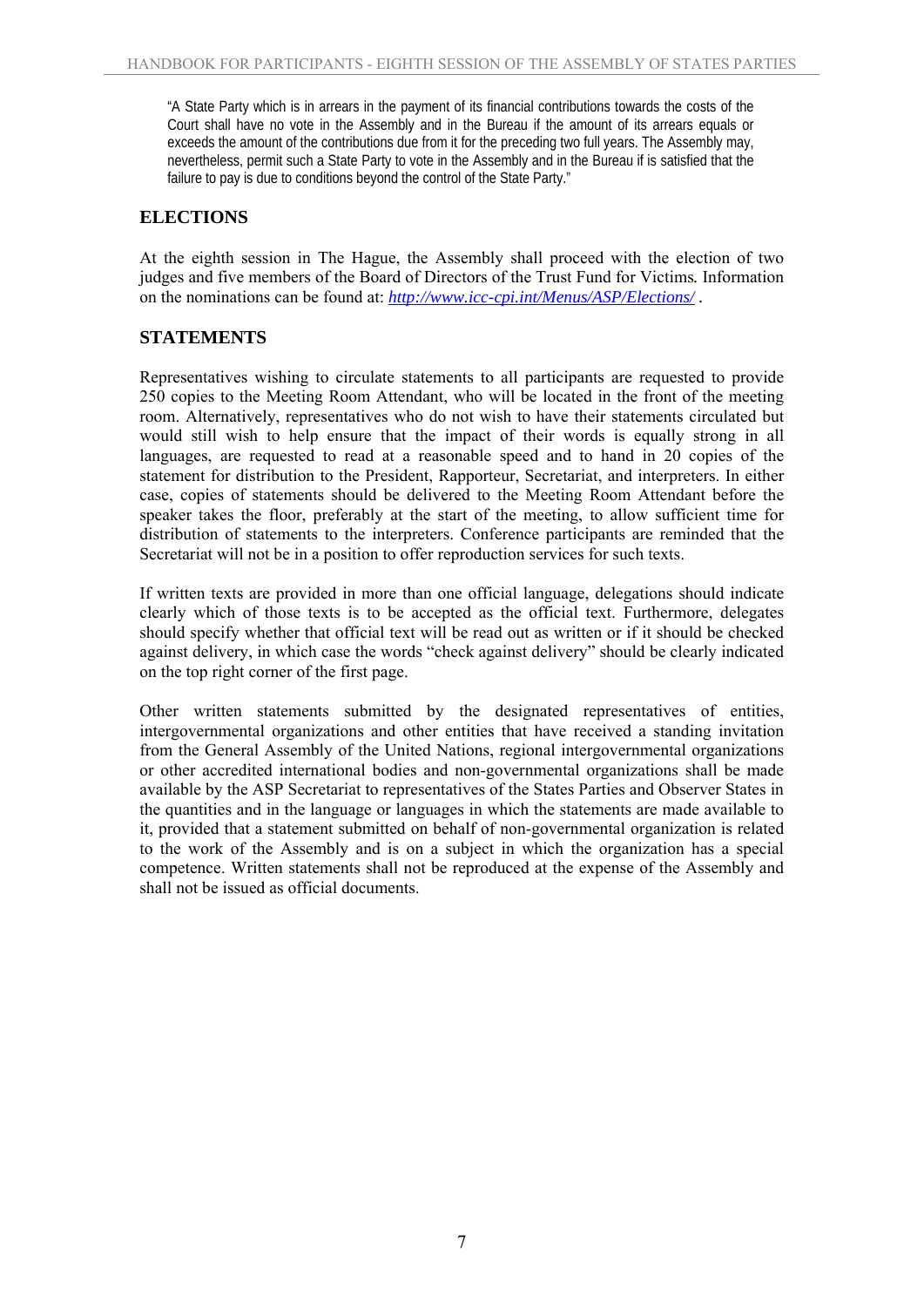# **DISTRIBUTION OF OFFICIAL DOCUMENTS**

One set of documents will be provided to each delegation in the World Forum Theater. Additional in-session documents may be obtained from the documentation counter in the Asia Room across from the main entrance of the World Forum Theater.

# **BOOKING OF MEETING ROOMS**

Rooms for meetings, including those of regional groups or other informal meetings of States, may be reserved on a first-come, first-serve basis by contacting the ASP Secretariat.

# **SECURITY AND SAFETY**

Delegates are reminded not to leave briefcases or any valuable items unattended in the meeting rooms. Participants are advised to carry their valuables safely, especially at railway stations and while on public transport.

Restrictions will be in place on the use of cellular telephones, radio transmitters, recording devices and camera equipment inside the conference area.

# **EMERGENCY AND MEDICAL SERVICE**

# **THE HAGUE**

Should medical first aid be required, security personnel may be contacted (extension 8484). The main number to call in case of an Emergency (police, fire, ambulance) is **112**. For non-urgent matters, the police can be reached at 0900-8844.

For participants with a non-acute medical problem that really needs attention and who have no embassy or motherorganisation in the Netherlands, the Court's doctor can be contacted via the States Registration Desk.

Nearest hospital:

Red Cross Hospital (Rode Kruis Ziekenhuis) Sportlaan 600, 2566 MJ Den Haag. Phone: 070 312-6200/361-4761.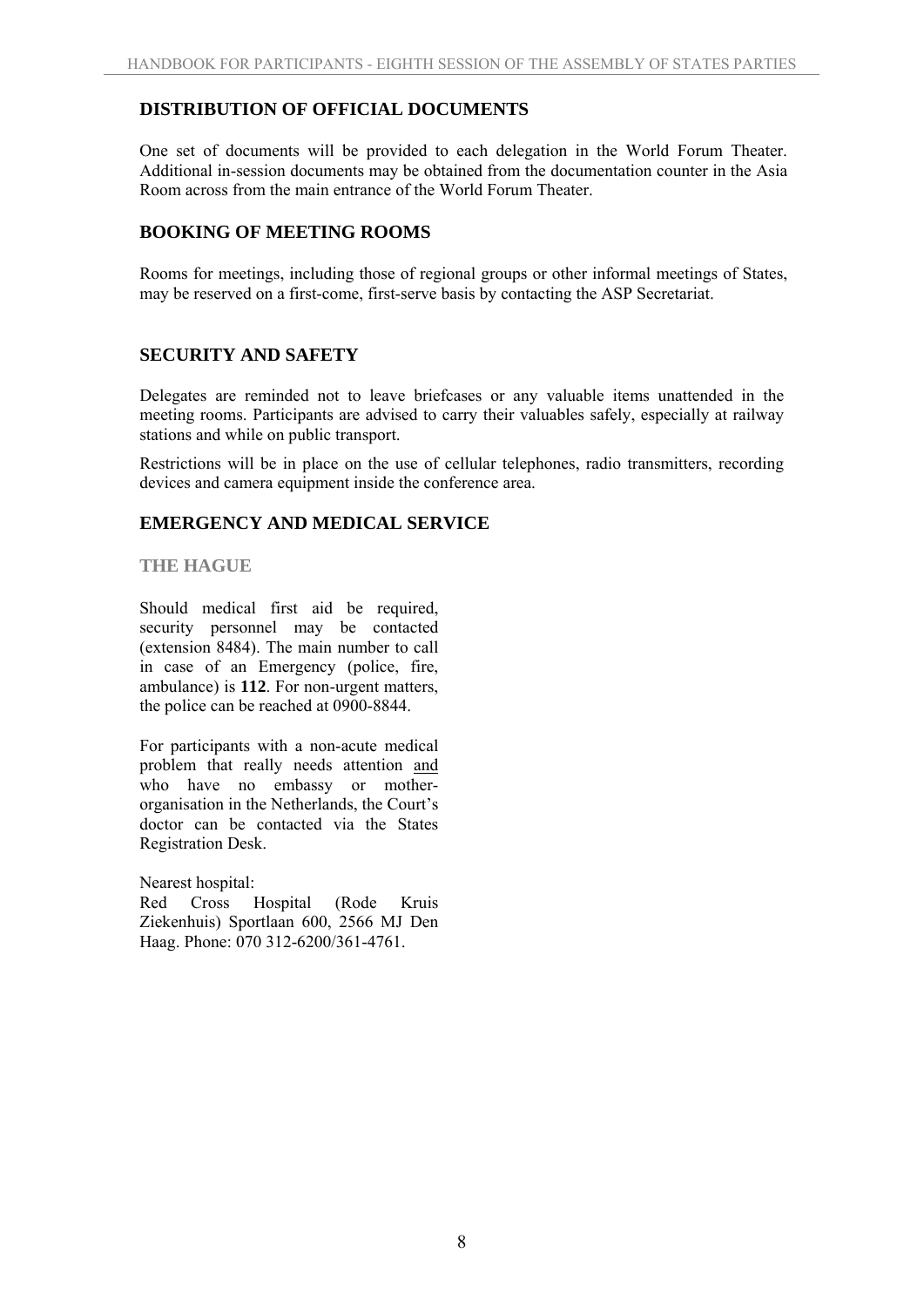# **SOCIAL EVENTS**

For coordination purposes, the organisers of receptions and other protocol events should contact the Secretariat (see page 11 for contact information). Announcements about social events may be made in meetings or published in the *Journal*.

# **HOTELS**

All participants are solely responsible for the reservations and payments of hotel rooms. Hotel information can be found at http://www.holland.com/uk/cities/thehague/. It is advisable to make reservations as soon as possible due to limited availability.

# **CATERING**

Lunches will be available in the conference cafeteria at the World Forum Convention Center between 12:00 and 14:30 hours. A coffee corner will be located in the Oceania Foyer. In addition, the World Forum Convention Center has a café and restaurant on either side of the main reception area.

# **TELEPHONE AND INTERNET FACILITIES**

Telephone booths can be found in the lobby. Telephone cards may be purchased from the Reception Desk for five Euros or ten Euros each. If you are calling from outside the Netherlands to The Hague, add the country code (31) and the city code (70) to the telephone number. From within the Netherlands, calls to The Hague should be preceded by 070. Calls within the city do not require a city code.

Directory assistance for numbers within the Netherlands: 0900 8008. For international numbers: 0900 8418.

An internet café for participants will be located in the Oceania Foyer and additional computers will be available in the public areas for use by participants.

Free Wi-Fi will be available in the World Forum Theater, in the Oceanic Foyer, as well as in the café next to the main reception area.

#### **POSTAL SERVICES**

Stamps can be bought at the information desk at the World Forum Convention Center. A mailbox can be found next to the paid cloak room, at the right, when entering the WFCC.

#### **PARKING**

Paid parking is available in the underground garage at the WFCC. Day tickets ( $€10$ , including VAT) may be purchased at the main reception desk.

#### **TAXIS**

Participants are advised to only use licensed taxis which have blue number plates. When ordering a taxi, please indicate that special ICC rates are available to you when you use taxis from the following companies:

Noordzee Taxi: 070-358 9999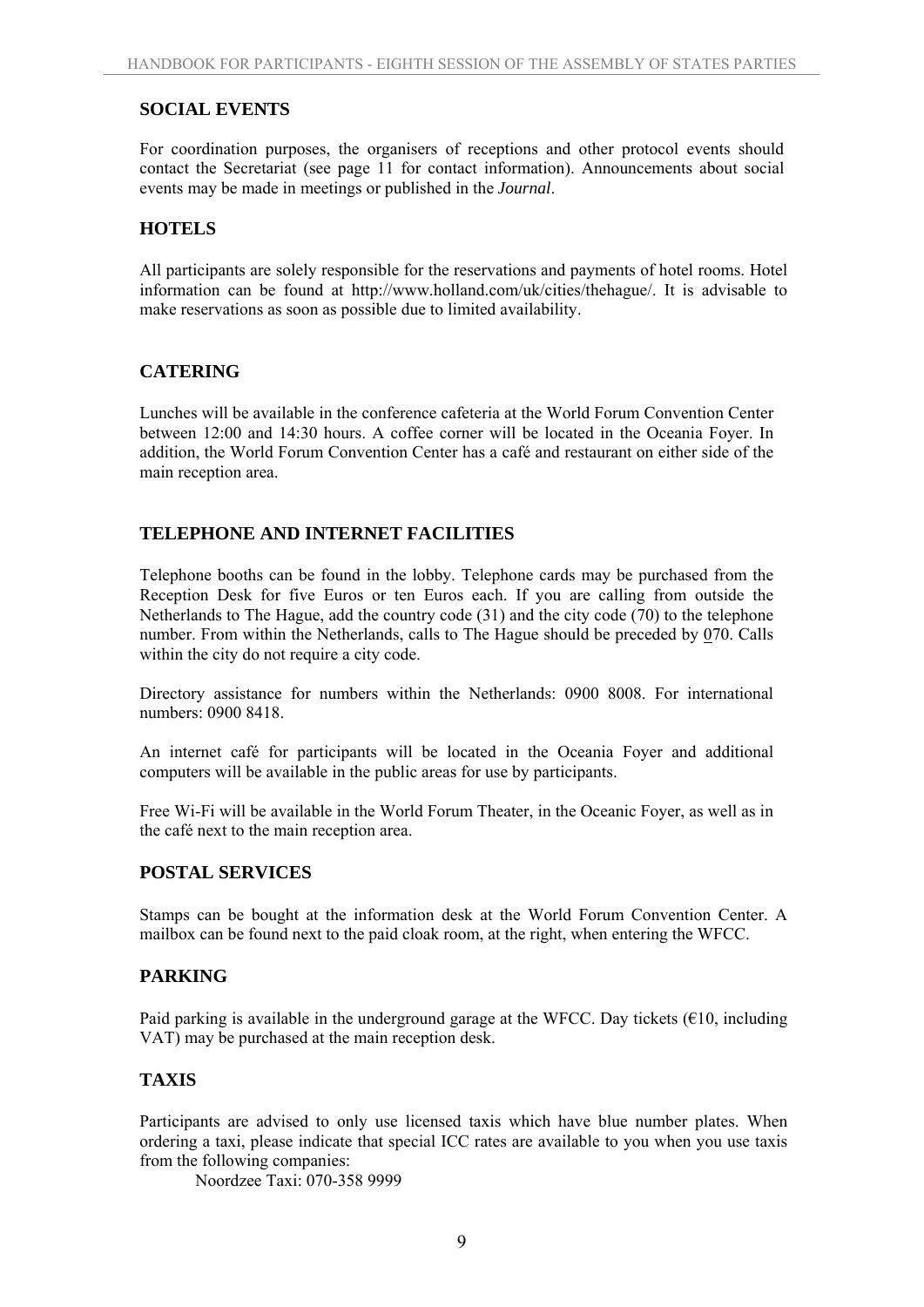#### Hofstad Taxi: 070-346 2626

# **PUBLIC TRANSPORTATION**

The WFCC can be reached by trams #1, #10 (limited hours) or #17, and by bus #14. Transport tickets (strippenkaarten) valid for trams and buses can be purchased from the main reception desk, or from tobacco shops, newsstands, train stations, post offices or transport kiosks. (Tickets bought directly from the driver cost up to 40% more per ride.) With pre-purchased strippenkaarten, a single journey within one zone costs 2 strips (€1.60), two zones cost 3 strips  $(62, 40)$ . Strippenkaarten of 15 strips or 45 strips, are more economical per ride. Once on board, the driver can determine the amount of strips needed per individual ride. (See Annex III for additional information.)

# **BANKING AND CURRENCY EXCHANGE**

There is a cash dispenser to the left of the main entrance at the WFCC. In the center of town, and at the railway stations, you will also find currency exchange facilities. The currency of the Netherlands is the EURO. Credit cards are accepted at most major stores, restaurants and hotels. Smaller shops, however, may only accept cash.

# **SHOPS**

Some small shops are open on week days from 9:00 hours until 18:00 hours, with larger shops opening at 10:00. Bakeries open earlier. On Thursday evenings, large stores stay open until 21:00 hours. On Sundays, the large stores in the city center are open, but not until 12:00 hours (noon).

# **CLOAKROOM**

Coat racks will be located at the entrance of the Conference area upon entering through the metal detectors, to the left.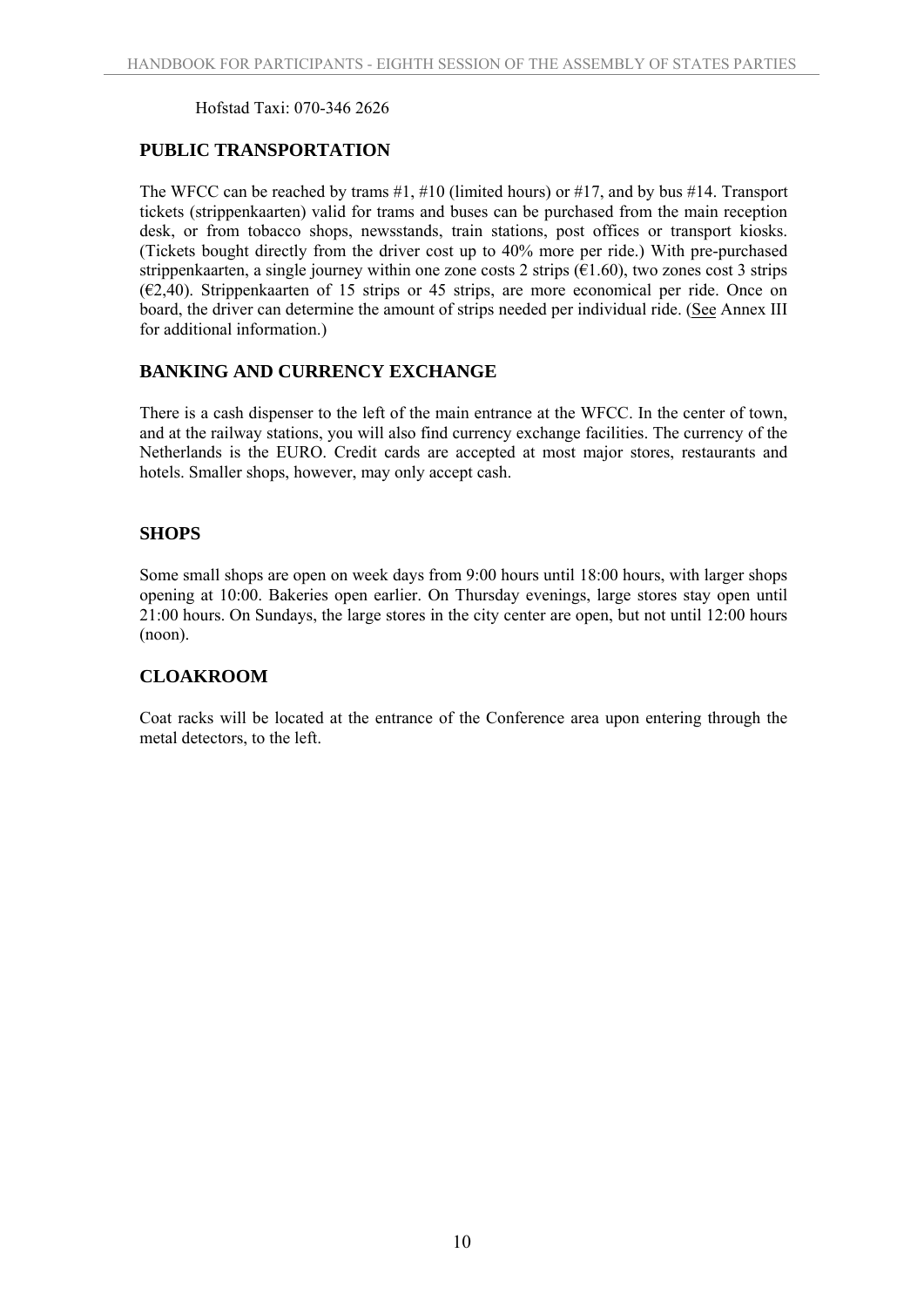# **CONTACT INFORMATION**

# **SECRETARIAT OF THE ASSEMBLY OF STATES PARTIES**

| <b>Mailing address:</b> | <b>Street address:</b> | <b>Phone/Fax/Email Numbers</b> |                   |
|-------------------------|------------------------|--------------------------------|-------------------|
| P.O. Box 19519          | Maanweg 174            | Phone:                         | $+31(0)705159806$ |
| 2500 CM The Hague       | 2516 AB The Hague      | General Fax:                   | $+31(0)705158376$ |
| The Netherlands         | The Netherlands        | Fax for registration:          | $+31(0)703815476$ |
|                         |                        | General Email:                 | $asp@icc-cpi.int$ |

# *Secretariat staff:*

Mr. Renan Villacis, Director Secretariat of the Assembly of State Parties Tel: 31-70-515 9806 (Ms. Gabrijela Filipović, Assistant) *Secretary of the Assembly* 

Mr. Fakhri Dajani Finance and Administration Officer Tel: 31-70-515 9322

Ms. Gaile Ramoutar Legal Officer Tel: 31-70-515 9204

Ms. Esther Halm Associate Legal Officer Tel: 31-70-515 9590

Ms. Fatma Waheb Special Assistant to the Director (in charge of credentials and the Trust Fund for Least Developed Countries and other developing States) Tel: 31-70-515 9814

Ms. Lyudmyla Perepelytsya Assistant (in charge of registration) Tel: 31-70-515 9243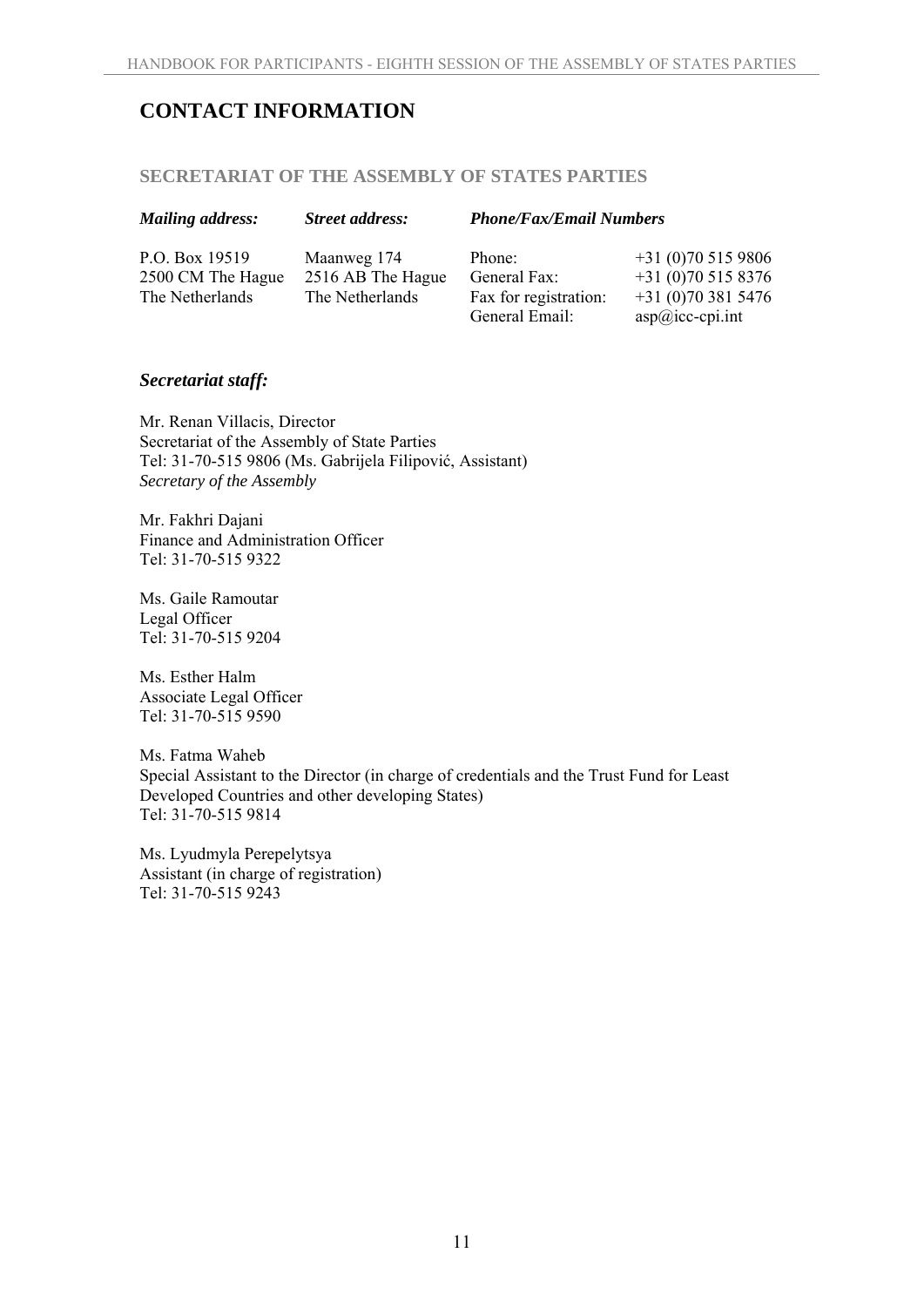# **ANNEX I**

# **LIST OF STATES PARTIES\***

Afghanistan Albania Andorra Antigua and Barbuda Argentina Australia Austria Barbados Belgium Belize Benin Bolivia Bosnia and Herzegovina Botswana Brazil Bulgaria Burkina Faso Burundi Cambodia Canada Central African Republic Chad Chile Colombia Comoros Congo Cook Islands Costa Rica Croatia Cyprus Czech Republic Democratic Republic of the Congo Denmark Diibouti Dominica Dominican Republic Ecuador Estonia Fiji Finland France Gabon Gambia Georgia Germany Ghana **Greece** Guinea Guyana Honduras Hungary Iceland Ireland Italy Japan Jordan Kenya Latvia Lesotho Liberia Lithuania Malawi Mali Malta Mauritius Mexico Mongolia Namibia Nauru Niger Nigeria Norway

Liechtenstein Luxembourg Madagascar Marshall Islands Montenegro Netherlands New Zealand

Panama Paraguay Peru Poland Portugal Republic of Korea Romania Saint Kitts and Nevis Saint Vincent and the Grenadines Samoa San Marino Senegal Serbia Sierra Leone Slovakia Slovenia South Africa Spain Surinam Sweden Switzerland Tajikistan The former Yugoslav Republic of Macedonia Timor-Leste Trinidad and Tobago

Uganda United Kingdom of Great Britain and Northern Ireland United Republic of Tanzania Uruguay

Venezuela (Bolivarian Republic of)

Zambia

\* As of 1 October 2009, 110 countries are States Parties to the Rome Statute of the International Criminal Court. Out of them 30 are African States, 14 are Asian States, 17 are from Eastern Europe, 24 are from Latin America and the Caribbean, and 25 are from Western Europe and other States.